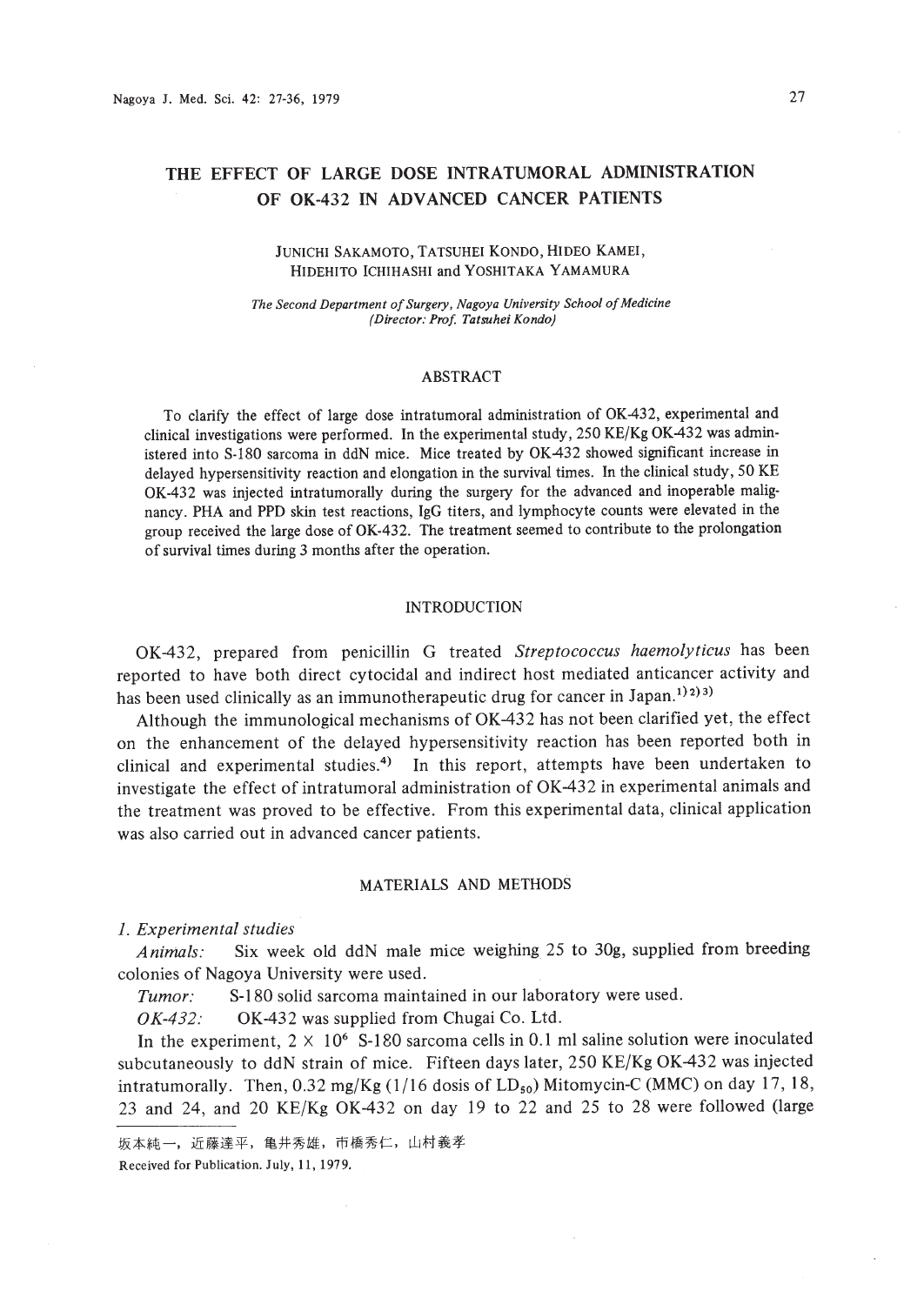$OK + MO$  group). The other experimental groups were consisted of 250 KE/Kg of OK-432 alone group (large OK group), 0.32 mg/Kg MMC on day 17, 18,23 and 24 and 20 KE/Kg OK-432 on day 19 to 22 and 25 to 28 treated group (MO group) and untreated control group. The effect of OK-432 was judged by the survival, tumor growth and delayed hypersensitivity reaction (DHR).

*Servival:* The effect of the treatment was expressed as *TIC,* where T was mean survival time of the treated group and C was that of the untreated control. Mice surviving beyond 60 days were calculated as 60 days survivors in the determination of the mean survival time.

*Tumor growth:* Mean diameter of the tumor was calculated from the sum of the longest axis and the perpendicular axis to that axis. Measurement was performed on day 15 and 29.

*Delayed hypersensitivity reactions (DHR):* Delayed hypersensitivity reactions on the experimental animal was examined by using picryl chloride<sup>5) 6)</sup> 7). Mice were sensitized by 7% picryl chloride dissolved in alcohol which was applied to the skin of the clipped abdomen. Seven days later, the thickness of the ear was measured with Dial Thickness Gauge and both sides of the ear were smeared with I% picryl chloride dissolved in olive oil. The ear was measured again at 24 hours and the difference between the two measurements was calculated in units of  $10^{-3}$  cm. This "increase in ear thickness" has been considered to represent the delayed hypersensitivity reaction in mice $4$ <sup>95</sup>).

### *2. Clinical studies*

Thirty four patients with advanced gastrointestinal cancer admitted to the Second Department of Surgery of Nagoya University and Chimo Hospital from July 1974 to October 1977 were chosen for the present study.

One group of the patients received OK-432 intratumorally at the time of laparotomy. After the operation, intravenous biweekly administration of 4 mg MMC was performed 8 times for 4 weeks. Then oral administration of 5FU in daily dose of 200 mg, and intramuscular administration of OK-432 in 2 KE every other day were followed (large OK + MFO group).

The other group, no OK-432 injection was performed at the time of laparotomy, but postoperative MMC, 5FU and OK-432 treatment was similarly performed after the operation (MFO group).

Eleven patients with advanced gastric cancers and 6 advanced colorectal cancers in the large OK + MFO group, and 10 advanced gastric cancers and 7 advanced colorectal cancers in MFO group were evaluable. All patients had advanced tumors which had no indication for the curative nor palliative resections.

Survival of the patients were evaluated at least 13 months after the operation, and clinical effects were evaluated according to the criteria of Karnofsky and of Japan Society of Cancer Therapy.

Complete blood cell counts and serum immunoglobulin levels were tested every two weeks after the laparotomy. Peripheral lymphocyte was counted every week, and PHA and PPD skin reactions were tested every two weeks after the operation.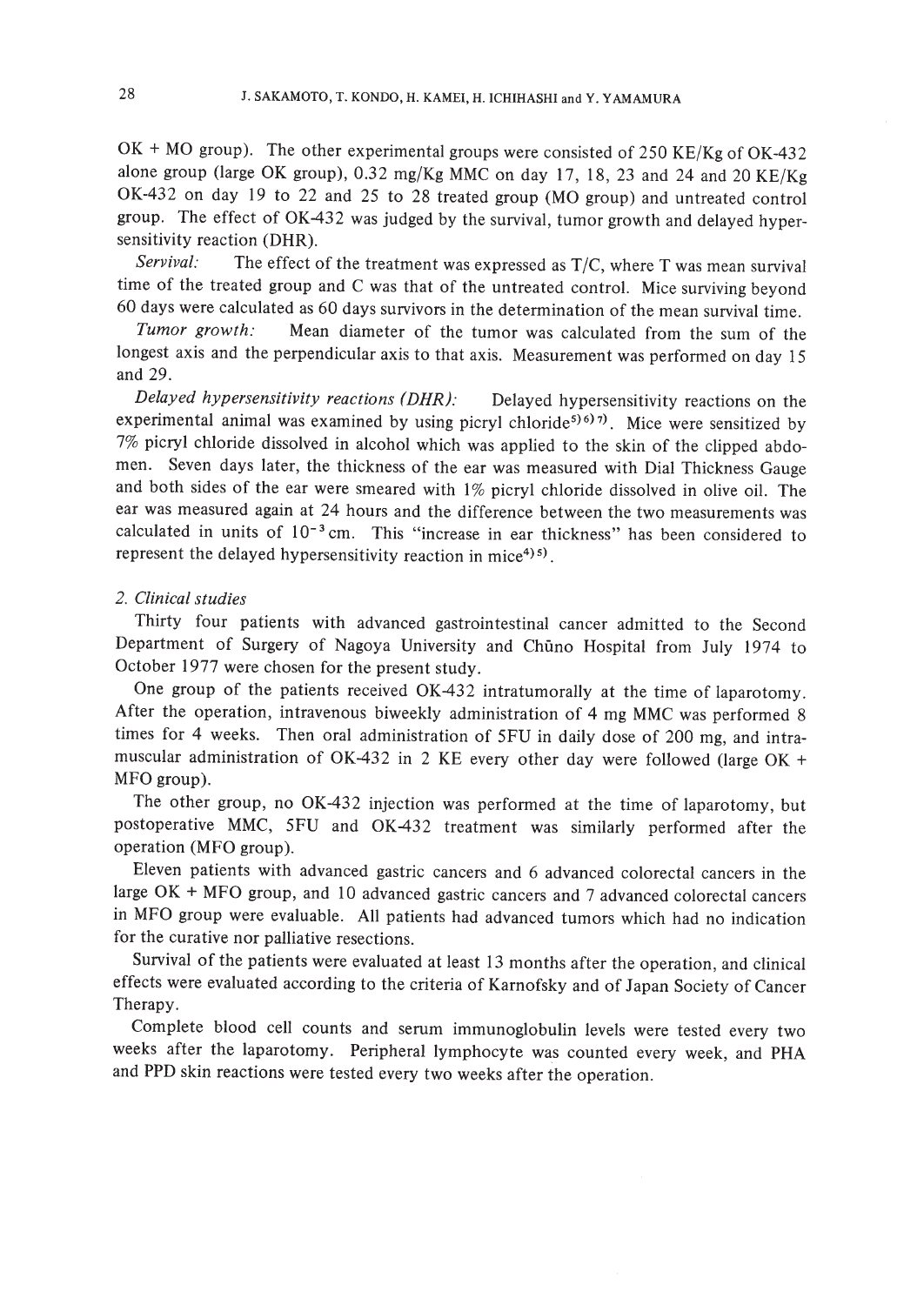### RESULTS

# *1. Experimental studies*

*Survival:* As shown in Figure I, the mean survival time was 47.5 days in large OK + MO group, 41.4 days in large OK group, 41.9 days in MO group and 36.0 days in the untreated tumor bearing control group. The treatment of intratumoral large dose OK-432 + MO showed significantly longer in mean survival time  $(P < 0.05)$  as compared to that of the untreated tumor bearing group.

*Tumor growth:* On day 15, the mean diameter of the tumor reached about 13 mm in every group. On day 29, mean tumor diameter was 14.7 mm in large OK group, 17.8 mm in large OK group, 17.2 mm in MO group and 18.8 mm in untreated tumor bearing group.



Fig. 1. Survival of ddN mice treated by large dose OK432 and Mitomycin-C + small dose OK432. \*contro1 animals are given in slash.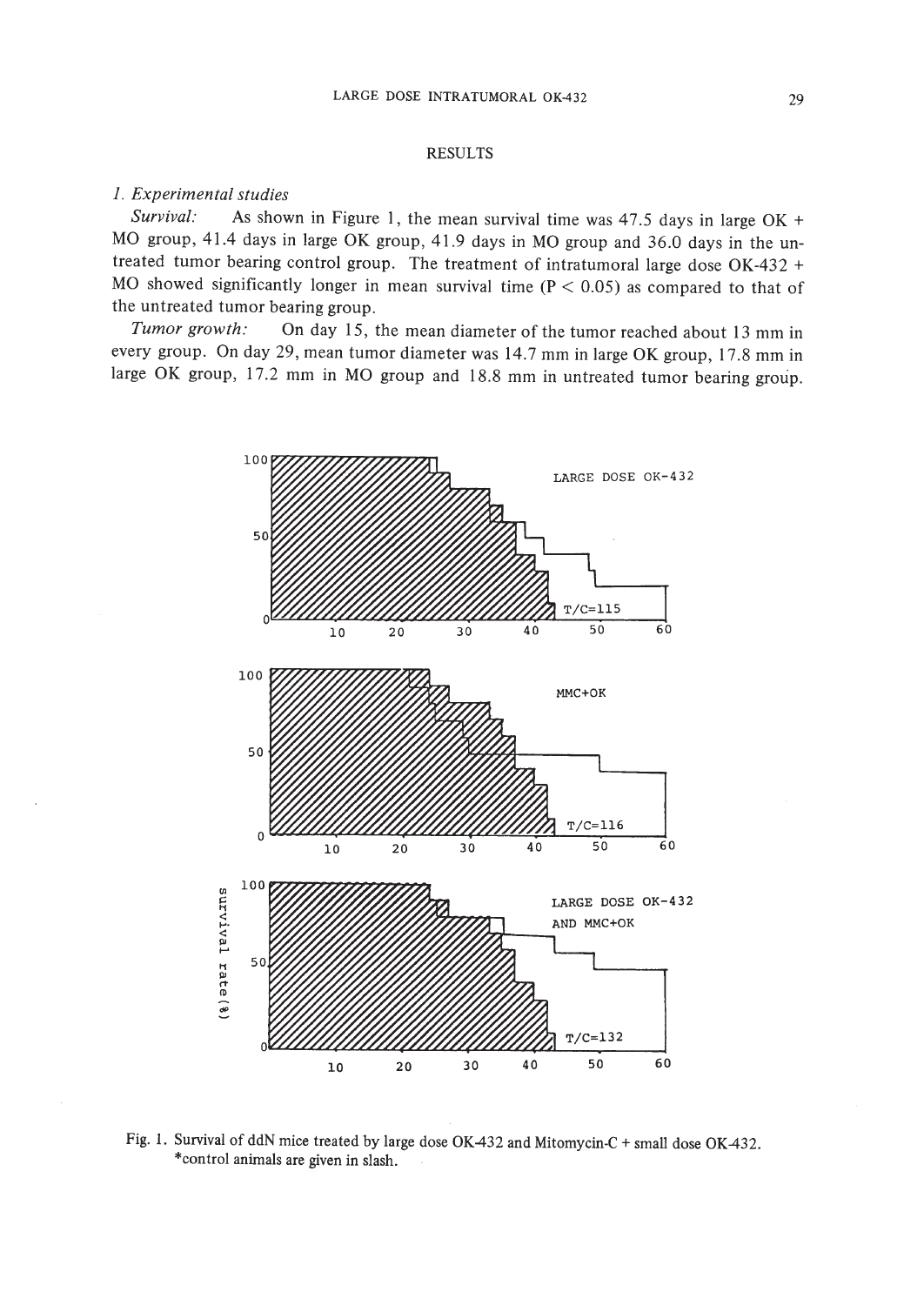

Fig. 2. Delayed hypersensitivity reactions induced by the sensitization and challenge of the picryl chloride in treated and untreated tumor bearing ddN mice.

Large OK + MO group had a significantly smaller tumor as compared to the untreated control group.

 $DHR:$  As shown in Figure 2, on day 18, DHR was almost even in each group. However, on day 29, large OK group and large OK + MO group are enhanced DHR as compared to that of the MO group.

#### *2. Clinical studies*

#### *1) Survival and clinical effects*

As shown in Figure 3, survival of the patients of large OK + MFO group predominated MFO group until three months after the operation. However, this phenomenon disappeared after four months. Fifty percent survival of the large OK + MFO group was 3.1 months in gastric carcinoma and 4.0 months in colorectal carcinoma, whereas in MFO group, it was 2.4 months in gastric carcinoma and 2.5 months in colorectal carcinoma.

Clinical effects were evaluated by the criteria adopted by Karnofsky. In large  $OK + MFO$ group, two of them were judged as O-C and in MFO group, one of them was considered to be O-C (Table 1).

By the criteria of the Japan Cancer Society, two patients in the large OK + MFO group patients were considered to be improved. In MFO group, one patient was judged to be improved. There were only one exacerbated case in the large OK + MFO group, whereas there were 8 cases in the MFO group.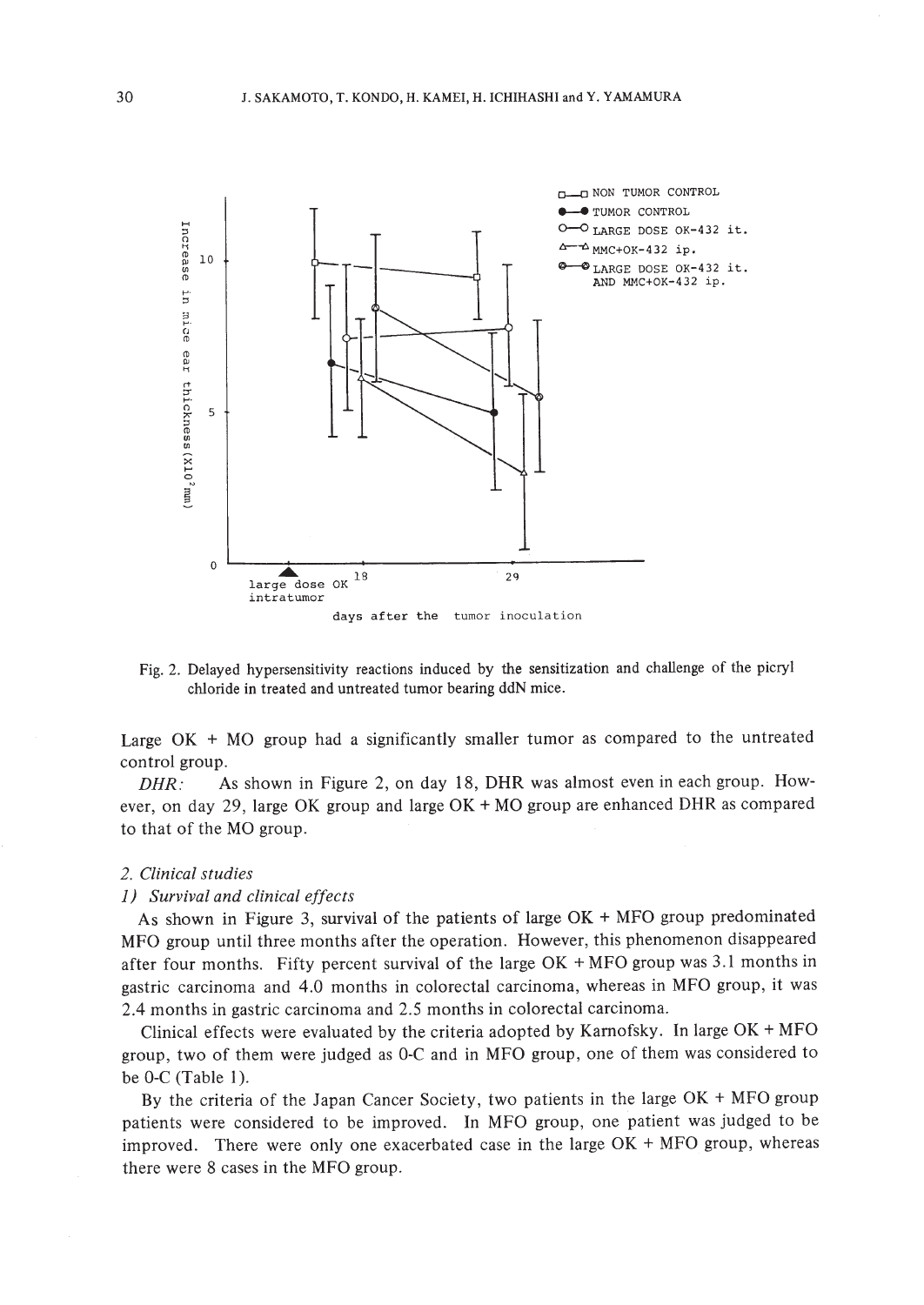

Fig. 3. Survival of the patients treated by "large OK + MFO" and "MFO" in stomach and colorectal malignancy.

| <b>GROUPS</b>                                                 | LARGE DOSE OK+MF-OK |                   | MF-OK only     |            |
|---------------------------------------------------------------|---------------------|-------------------|----------------|------------|
|                                                               | <b>GASTRIC</b>      | <b>COLORECTAL</b> | <b>GASTRIC</b> | COLORECTAL |
| CASES                                                         | 11                  | 6                 | 10             |            |
| <b>EVALUATED CASES</b>                                        | 10                  | 5                 | 10             | 5          |
| <b>KARNOFSKY CRITERIA</b>                                     |                     |                   |                |            |
| $0 - 0$                                                       |                     |                   |                |            |
| $0 - A$                                                       |                     |                   |                |            |
| $0 - B$                                                       |                     |                   |                |            |
| $0-C$                                                         |                     |                   |                |            |
| $1-A$                                                         |                     |                   |                |            |
| $1 - B$                                                       |                     | 0                 |                | 0          |
| <b>CRITERIA OF JAPAN SOCIETY</b><br><b>FOR CANCER THERAPY</b> |                     |                   |                |            |
| <b>EXACERBATED</b>                                            |                     |                   |                |            |
| <b>UNCHANGED</b>                                              |                     |                   |                |            |
| <b>IMPROVED</b>                                               |                     |                   |                |            |

Table 1. Clinical results in advanced cancer patients treated by intratumoral administration of large dose OK-432.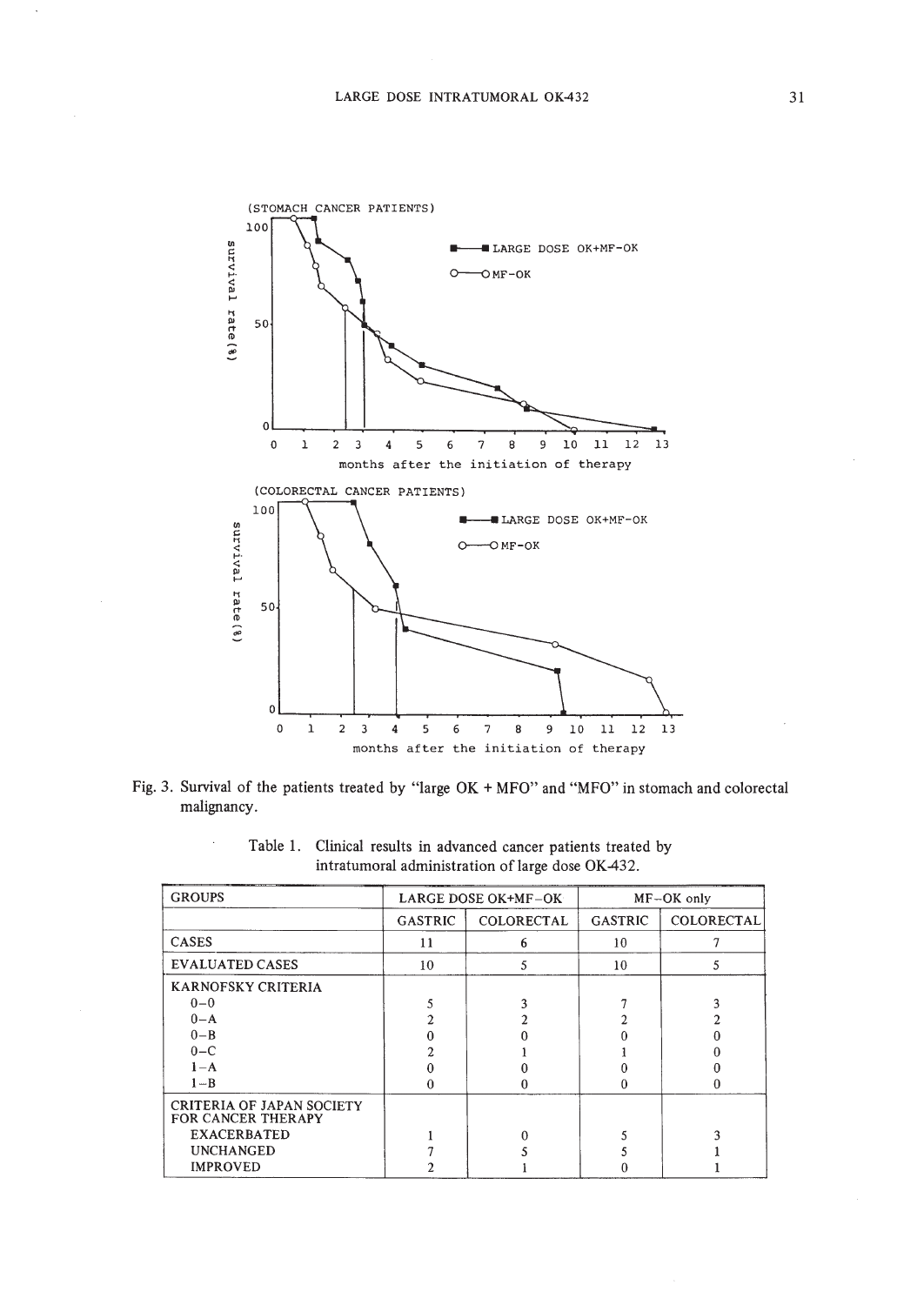### *2) PHA and PPD skin test*

Mean diameter of the PHA and PPD skin test was measured before and 2 weeks after the operation.

In large OK + MFO group, PHA skin test changed from 18.1 mm to 14.5 mm. In MFO group, the change was from 18.4 mm to 9.9 mm. The postoperative decrease in reaction was smaller in large OK + MFO group as compared to that in MFO group. (Figure 4)

In large OK + MFO group, PPD skin test reaction was 15.2 mm before operation and 14.6 mm after the operation. In MFO group, it was 17.6 mm before the operation and 12.5 mm after the operation. (Figure 5)

Both reactions showed no significant difference between the two groups when the skin test was measured 4 and 6 weeks after the operation.

# *3) Serum immunoglobulin*

As shown in Figure 6, the change of IgG titers were measured before and two weeks after the operation. In large  $OK + MFO$  group, the change was from 1444 to 1761 mg/dl and 1317 to 1391 mg/dl in MFO group. IgA changes were from 235 to 281 mg/dl in large OK + MFO group and from 288 to 302 mg/dl in MFO group. IgM changes were from 109





LARGE DOSE OK  $+MF-OK$  $(10 \text{ cases})$ 

MF-OK **(16 cases)**

- Fig. 4. PHA skin test changes in patients 2 weeks after the intratumoral administration of OK432 in large doses. \*Heavy lines indicate the mean values.
- Fig. 5. PPD skin test changes in patients 2 weeks after the intratumoral administration of OK432 in large doses. \*Heavy lines indicate the mean values.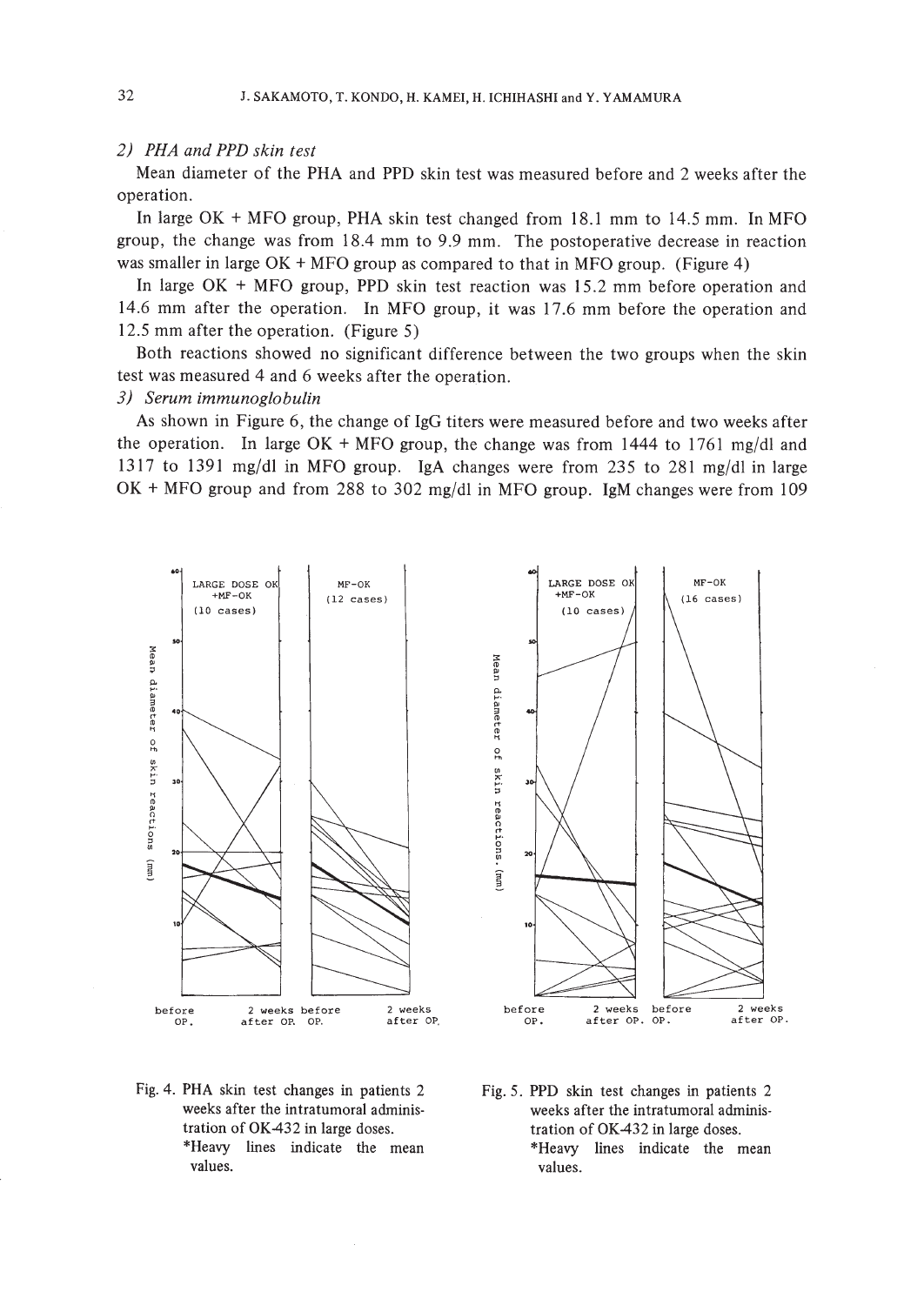

Fig. 6. Serum immunoglobulin changes in advanced cancer patients 2 weeks after the intratumoral administration of OK-432 in large doses. \*Heavy lines indicate the mean values.

to 114 mg/dl in large dose group, and 132 to 150 mg/dl in MFO group. IgA and IgM had no appreciable difference between the two groups, but in large OK + MFO group, IgG showed slight increase in two weeks after the operation.

*4) Complete blood count and peripheral lymphocyte count*

As in Figure 7, WBC and RBC showed no significant changes during the treatment. Platelet counts were higher in large OK + MFO group than in the MFO group. Hemoglobins were higher in MFO group than in the large OK + MFO group.

Lymphocyte counts were increased in large dose group one week after the operation, but after two weeks, no significant difference was observed between the two groups. (Figure 8)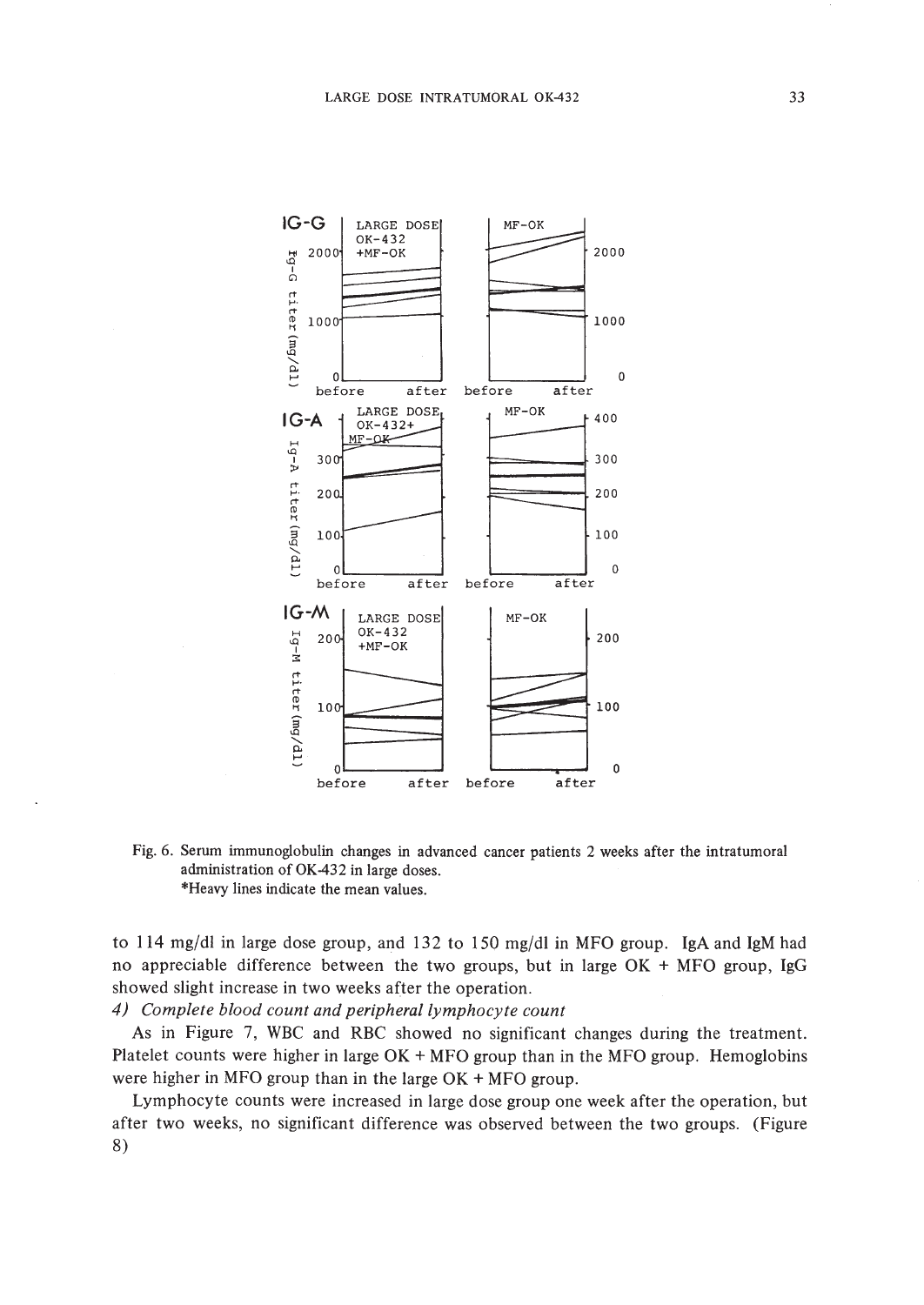

Fig. 7. Complete blood count changes in patients 2 weeks after the intratumoral administration of OK-432 in large doses. Black dots indicate the "large OK + MFO" group, and blank dots indicate the "MFO" group.

# *5) Side effects*

In large dose group, 5 of 17 patients showed fever up to 38.0°C until the third postoperative day. But, no other significant side effects, such as shock, renal disturbance or liver damage were encountered.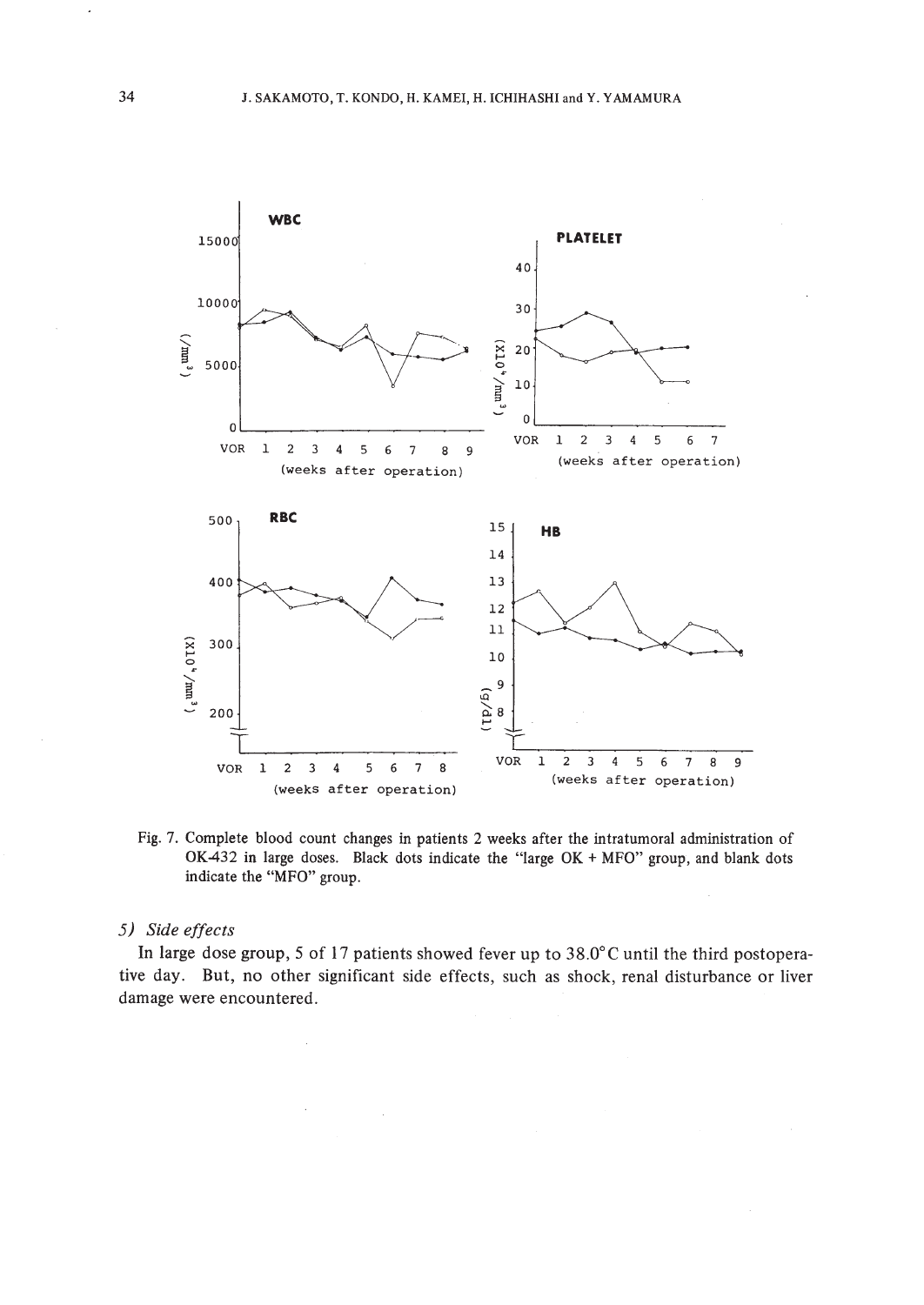

Fig. 8. Peripheral lymphocyte count changes in patients 2 weeks after the intratumoral administration of OK432 in large doses.

### **DISCUSSION**

Several reports have been published about the intratumoral administration of OK-432 in recent years.<sup>8)9)10</sup><sup>11</sup>) The purposes of the treatment are 1) direct cytocidal effect, 2) enhancement of the tumor specific antigenicity through degeneration of the damaged tumor and 3) elevation of the non-specific host defence mechanism by large dose administration of  $OK-432.<sup>12</sup>$ 

In present report, we have mainly dealt with the third item. In the experimental studies, delayed hypersensitivity reactions were increased in large dose groups compared to the untreated control groups and MO group. Also, survival of the group treated by large dose OK-432 showed significant prolongation.

In the clinical studies, PHA and PPD skin test reactions and IgG increased in large dose group as compared to those in MFO group two weeks after the operation. Peripheral lymphocyte counts increased after one week. Survival was improved in large dose group until three months after the operation.

From the experimental and clinical evaluation, it seems likely that large dose intratumoral OK-432 administration contributed to the recovery of the nonspecific immunity depressed by the operation. The postoperative immune deficiency that might have lead to the further exacerbation of the tumor might be restored by the large dose of OK-432 administration, and therapeutic effects were enhanced in large dose OK-432 treated group than in the ordinary treated group.

We propose that intratumoral 50 KE OK-432 is beneficial for the treatment of advanced inoperable cancer patients in two points of view. First, appreciable clinical therapeutic effect was obtained, and second, side effects such as shock, persisting high fever, bone marrow toxicity was not observed in the administration of either OK-432 or chemotherapeutic agents. Safe and effective treatment is vital to survival, and investigations should be continued to find out the best schedules of therapy.